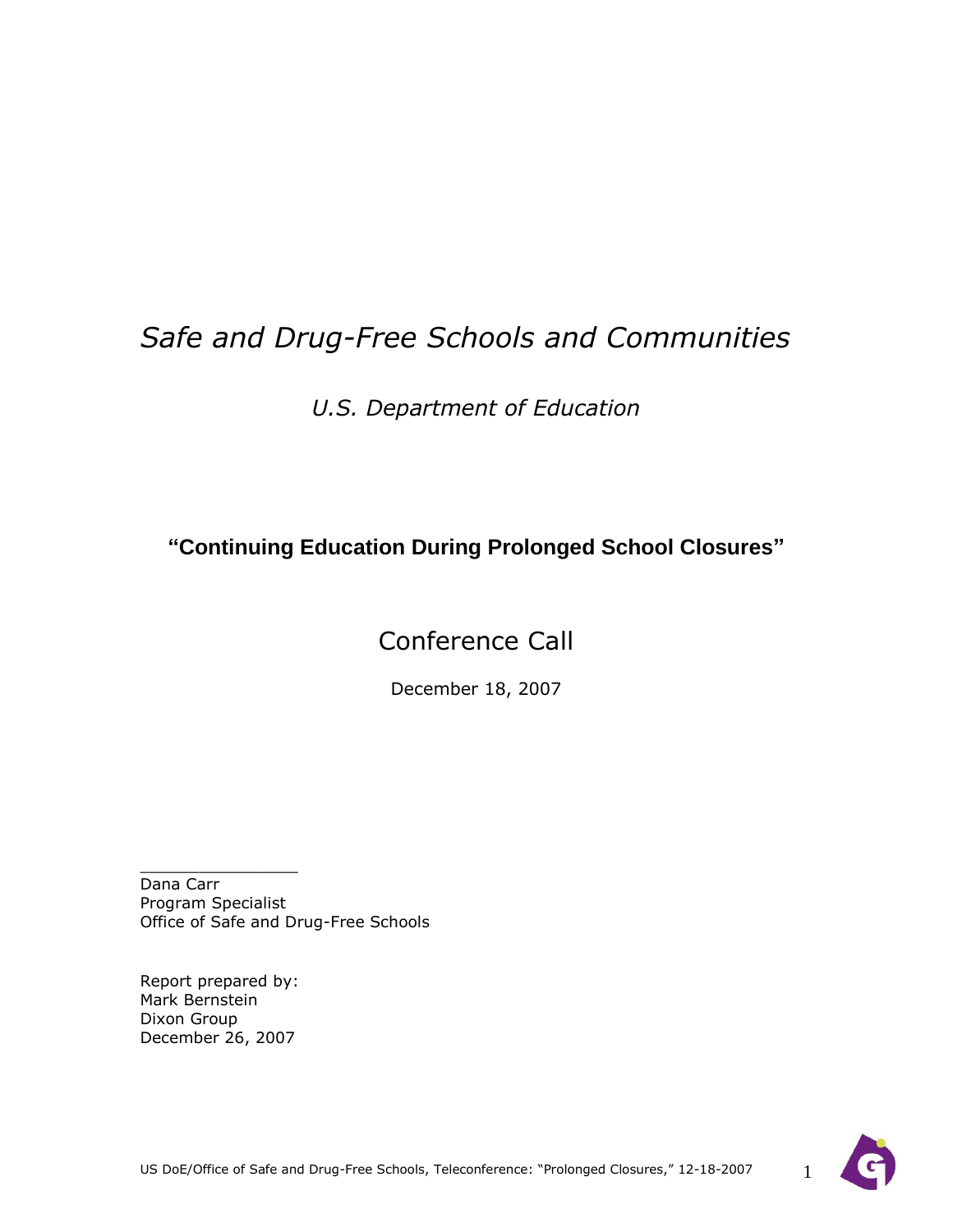### Agenda:

- I. Introduction—Bill Modzeleski, Office of Safe and Drug-Free Schools, US Department of Education
- II. Identifying Legal Authorities for School Closures—James Hodge, Center for Law and the Public's Health, Johns Hopkins University
- III. Considering Special Educational Issues in School Closures— Laura Duos Representative from the Office of Special Education and Rehabilitative Services, US Department of Education
- IV. Designing Technological Approaches to Respond to School Closures—Tim Magner, Office of the Secretary, US Department of Education
- V. Studying School Closures to Inform Guidance and Decision-making during an Influenza Pandemic—David DeLozier, Centers for Disease Control and Prevention, US Department of Health and Human Services
- VI. CASE STUDY: San Diego County's Experience with School Closure During 2007 Wildfires—Jesus Martinez
- VII. Questions and Answers

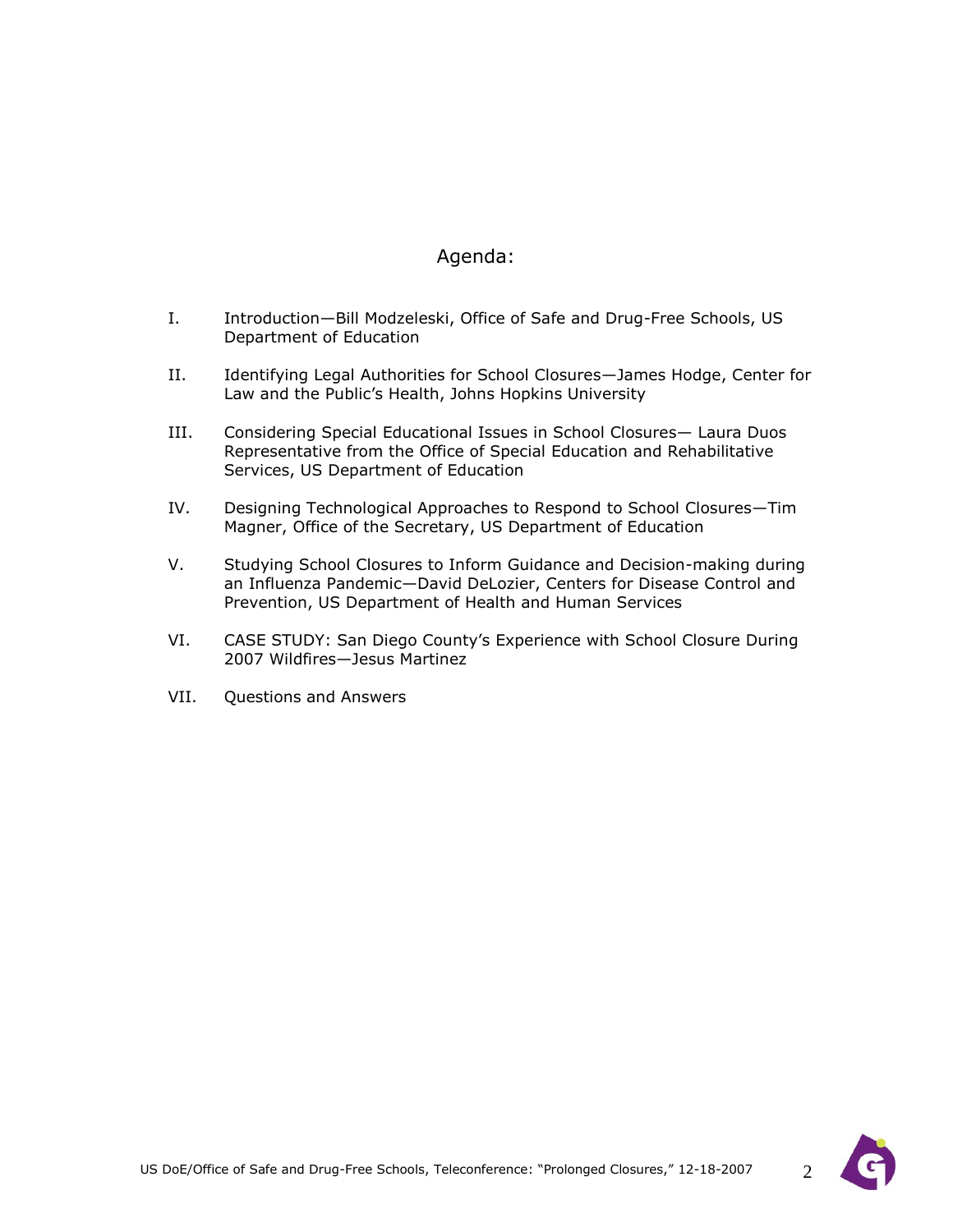*OFFICE OF SAFE AND DRUG-FREE SCHOOLS*

*"Continuing Education During Prolonged School Closures"*

*December 18, 3:00 p.m. Teleconference*

The conference operator announced that 71 persons were signed in for the teleconference.

Dana Carr, Program Specialist, Office of Safe and Drug-Free Schools [substituting for Bill Modzeleski] thanked all for participating in the conference call. The teleconference, she said, would address possible profound repercussions that could follow wildfires, other natural disasters, or an influenza epidemic. The last, she noted, might prompt school closures to retard the spread of infection; such closures could last twelve weeks. Such a closure would pose major questions of how education services would be sustained. Continuing educational operations during a prolonged closure, she noted, could provide children with a reassuring touchstone at a difficult time.

Dana Carr said the question of response to prolonged closure was an emerging one; the teleconference was occurring near the beginning of a very long process. She was pleased to have participation in the teleconference of experts who would address various aspects of the topic. Dana Carr urged presenters to restrict their comments to the time available. She informed others that they would submit questions by email addressed either to [dana.carr@ed.gov](mailto:dana.carr@ed.gov) or [sara.strizzi@ed.gov.](mailto:sara.strizzi@ed.gov)

Dana Carr identified the presenters and their topics.

\* \* \*

"Identifying Legal Authorities for School Closures" James Hodge Center for Law and the Public's Health Johns Hopkins University

James Hodge said he would report on a study undertaken in conjunction with Johns Hopkins and the Centers for Disease Control and Prevention on the legal implications of prolonged school closure. He would speak on project goals and methodology and major findings and recommendations. While this report had not yet been released, he was authorized to share its findings with the group.

James Hodge reported that while authorities at all levels recognized there may be a need to close schools for extended periods of time, only nine states currently identify any legal authority by which closure could be carried out. He believed clear statutory authority was needed; people might believe such authority existed, but he did not think it clear this was indeed the case. James Hodge said central questions were: Who had responsibility for making the decision to close? What criteria were to be used in making that decision?

James Hodge said a fundamental presumption existed that states possessed a general legal power to close schools. His project had tried to determine the status of express or regulatory authority to close schools. There was a distinction, he noted,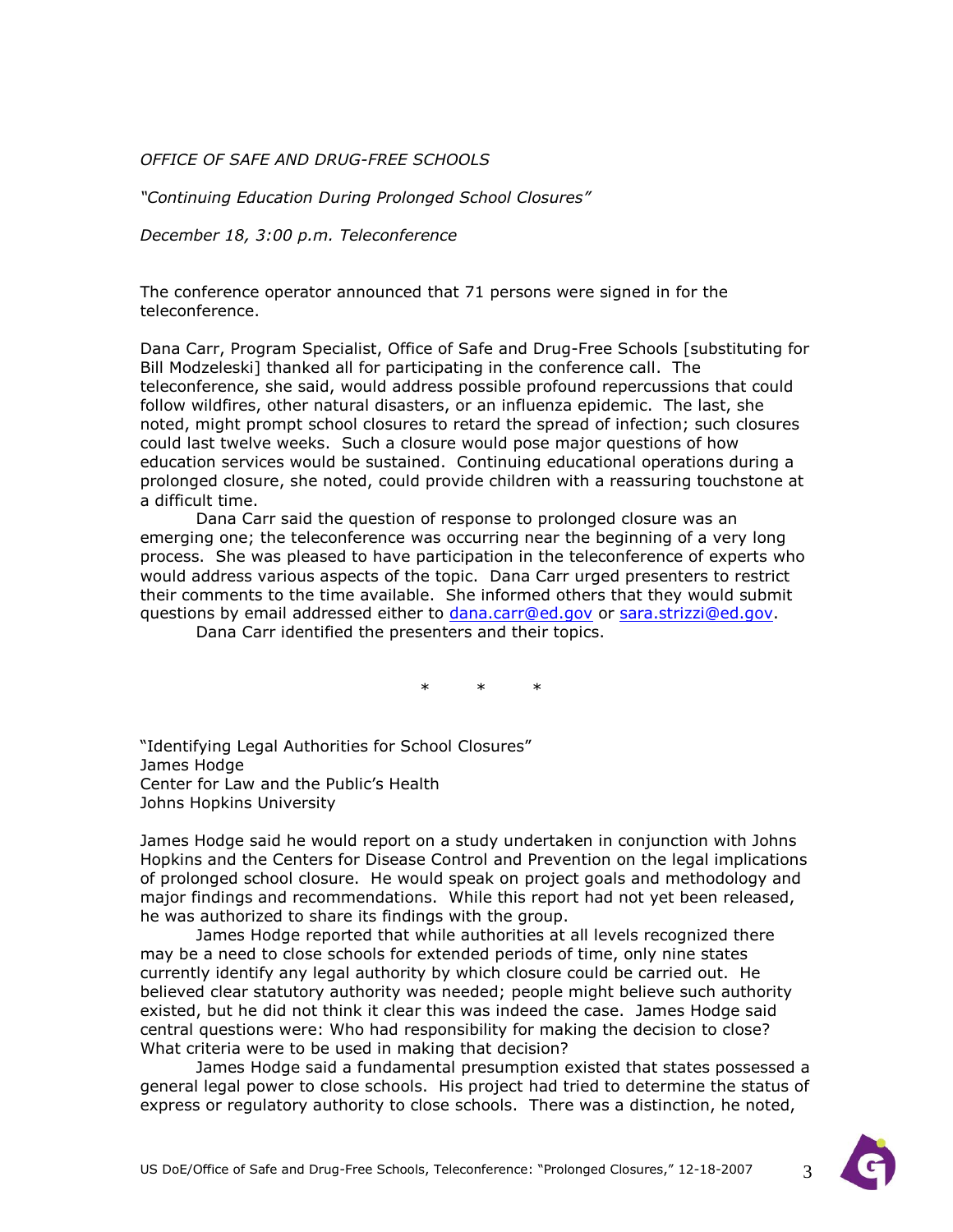between laws on closures related to non-emergencies and those related to declared emergencies.

James Hodge reported that 17 jurisdictions provided a statutory basis for closing schools during emergencies; 10 established only a generalized authority; 22 provided some authority to close schools "for catchall reasons." Hodge said it was therefore open to question whether the necessary statutory authority existed. On the question of who held authority to order a closure, Hodge noted that in 30 jurisdictions authority rested with the public health department; in 24 it rested with the education department. Hodge said there was considerable variance in what level of government held that power – in some jurisdictions, it was the state; in others, it was local authorities.

As a practical matter, James Hodge said, a pandemic influenza outbreak would unquestionably lead to declared states of emergency. Hodge noted that in 45 jurisdictions, officials had the power to order evacuation of premises; this, implicitly, authorized the closing of schools. Hodge noted that in emergencies, power tended to shift to Emergency Management Agencies [EMAs]. While EMAs would likely act in conjunction with education and health authorities, they were not obligated to do so.

James Hodge observed as follows:

First, 24 states currently have no explicit authority to close schools for a period of 12 weeks.

Second, in any given jurisdiction, multiple departments or agencies may hold authority to order a disclosure.

Third, wide variations exist as to which level of government holds the authority to close.

Fourth, sufficient legal clarity was lacking to establish what constitutes appropriate grounds for closing.

All this variation, he noted, was likely in practice to lead to disagreements about timing and duration of closures. Competing political structures and standards could cause delays in an actual emergency.

\* \* \*

―Considering Special Educational Issues in School Closures‖ Laura Duos Office of Special Education and Rehabilitative Services US Department of Education

Laura Duos said many issues arise in connection with continuing education of children with disabilities during a school closing. In the event of a closure, schools must serve the needs of children with disabilities. Duos noted that the federal Individuals with Disabilities Act required states to make a free, public education available to all children with disabilities; what underlies this law is a prohibition of discrimination. If a school district does not, during a closure, provide services to its general student population, it is not required to provide such services to children with disabilities. However, if the district maintains programs for its general student population, it must also maintain programs for those with disabilities. The school district must create strategies that provide students with disabilities with educational benefits commensurate with those provided to the general population.

Laura Duos urged that school district consider the means whereby educational services to children with disabilities could be maintained; for example, through use

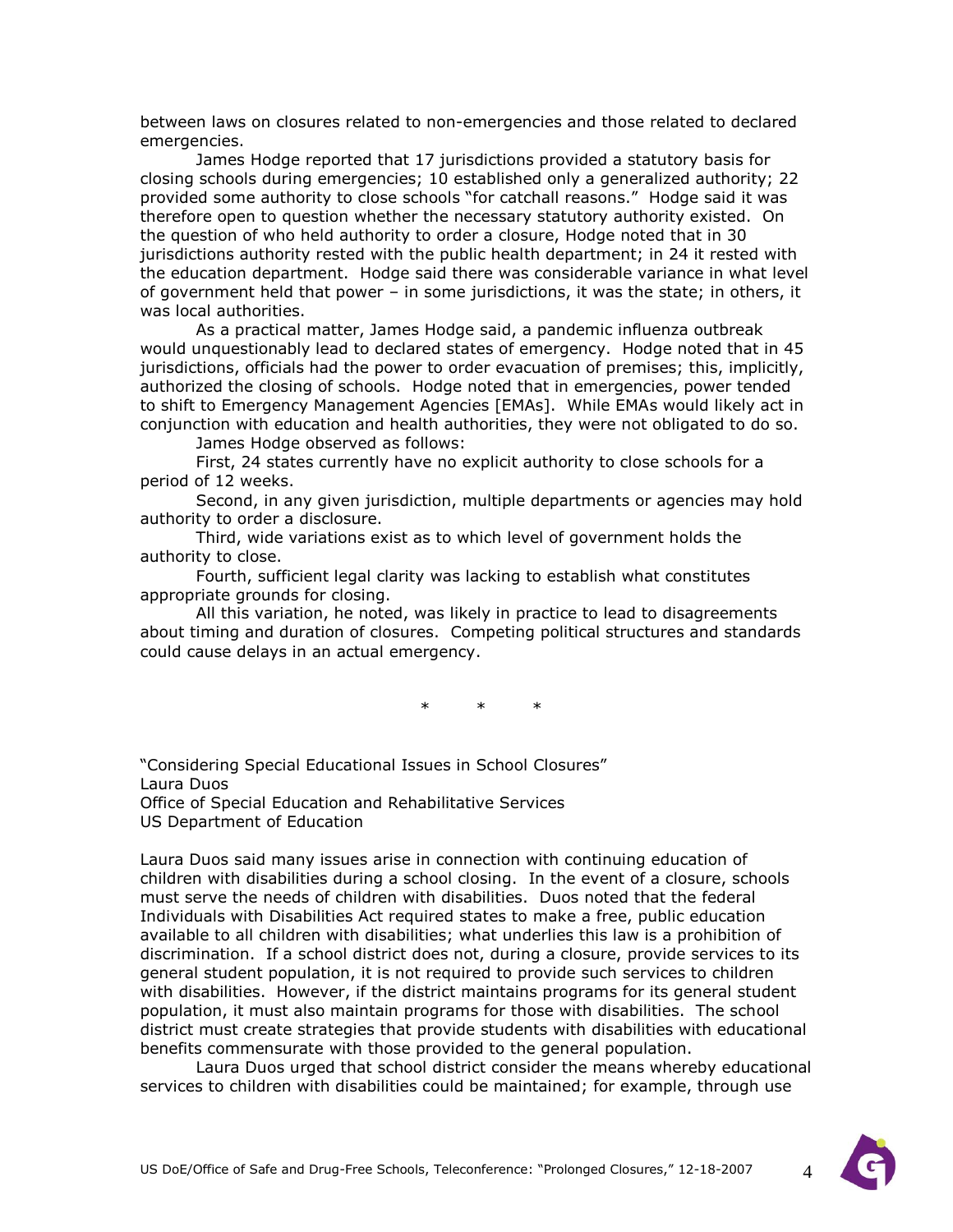of television programming. Further, school districts should consider in advance how they would work with parents during a closure.

Laura Duos noted that services for children with disabilities are outlined in an Individual Education Program [IEP]; and that each student's IEP team should reflect on how those services will be enacted during a closure. If school buildings are closed, this assessment may need to be done by an IEP team teleconference held to discuss what alternate programs can be supplied; e.g. home visits, the Internet, etc. If, however, it proves impossible to provide full services during a closure, the IEP team must subsequently make an individualized determination of whether compensatory services are required. Key to this determination is whether the student who did not receive full services continued to make progress in their absence. Duos noted that in Alaska, when a teachers' strike disrupted services to children with disabilities, each student affected was individually assessed to determine what additional efforts – e.g. tutoring, after-school activities, extended school days, etc. – were required to allow them to recoup lost time. If the school year was extended for the general student population, it must be extended for students with disabilities as well. She noted that the requirements being discussed also applied to children with disabilities who were attending private schools.

\* \* \*

"Designing Technological Approaches to Respond to School Closures" Tim Magner Office of the Secretary US Department of Education

Tim Magner reported that a broad continuum of technology was available for use in the event of a school closure: in some cases, much of this technology may already be in place; in other cases, further steps need to be taken.

Tim Magner urged districts to begin by establishing a continuum of those education services it wished to maintain during a closure. This, he said, should be used as the driver in a dialog to determine what specific technologies may be appropriate to implement. A school district should plan so that, early in a closure, it can provide a level of continuous access of information to students. This, he said, which would allow students to experience normalcy, was fairly basic. It could be accomplished through papers, books, worksheets and other materials that were readily available. Further, education services could be made available through cable television. He noted the broad range of Internet sites established by reputable content providers that could address K-12 content issues. While these would give students and parents a connection with education content, they did not provide for structure and assessment. He described this situation as one in which access to resources was good, but expectations for student connection were fairly low.

Tim Magner said that to raise the level of expectation for student participation – for example, to reach the point in which students could participate in a two-way dialog in real-time – would require a higher level of technology, and one that may be scarce. For example, he said, if one wished to use asynchronous video or a video streaming service, students would need to have a certain class of computer and a certain bandwidth in the home. Additionally, he said, if a district wished to create education content, this generally required a data management system or other infrastructure. Many schools might currently have such systems, he said, but their use is generally supplemental, rather than as a teaching tool. Magner said the planning challenge was to assess what resources were now in the school. He noted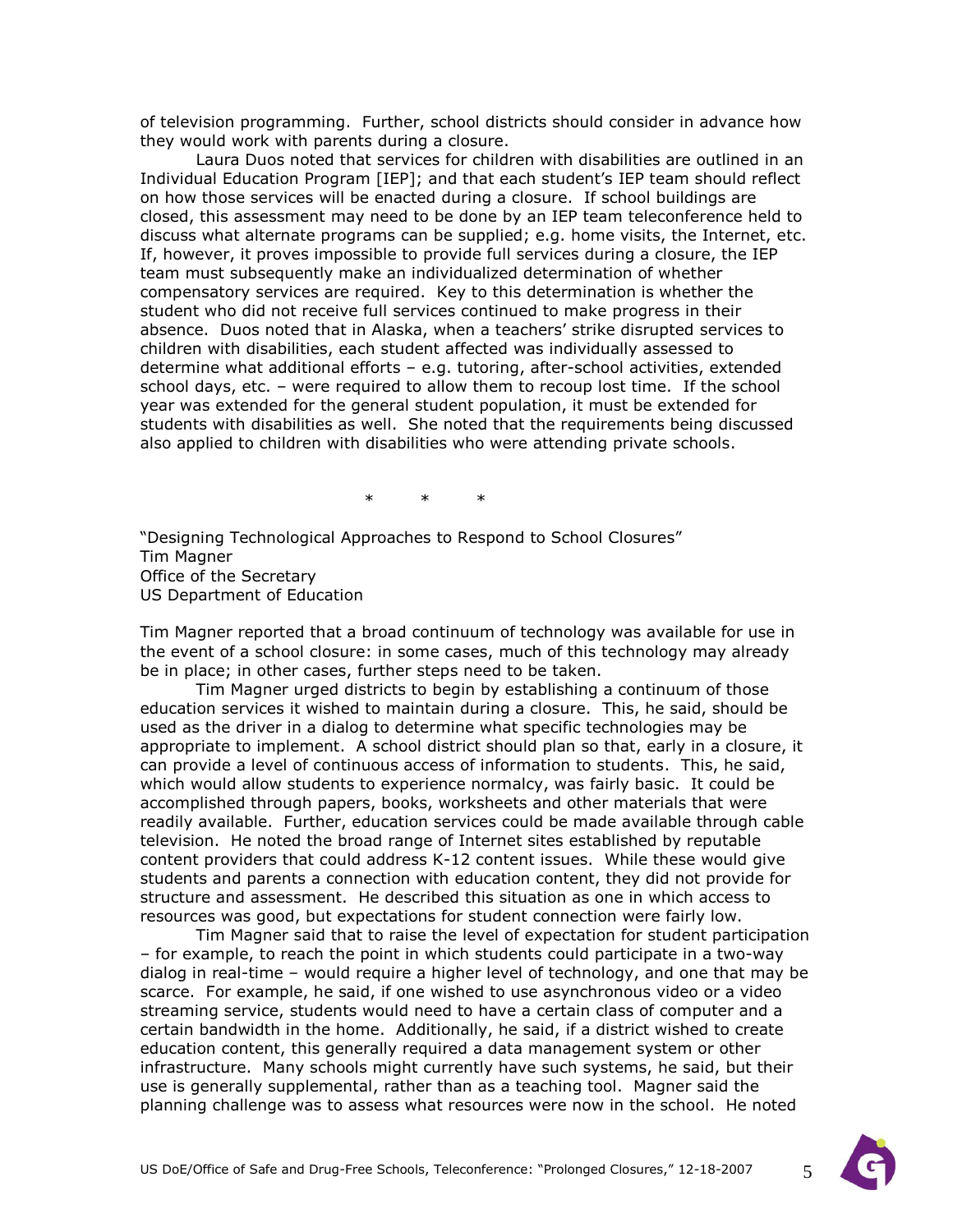the number of people participating in this conference call, and termed it readily conceivable that a high school class could be conducted in this manner. He urged districts to look at the range of their technologies: books and other printed materials; television, including both cable and 'found' broadcasts through subscription services or over-the-air satellite. He noted that some districts may have established relationships with content providers.

Tim Magner noted that if warning was available prior to the closure, schools could make computers available to students who did not have them in their home. This was a logistics and planning challenge. This step, he added, would enable use of such CD-ROM materials as were available.

Tim Magner noted that both asynchronous and synchronous options existed: in the first, students could take part in Internet-based discussion at varying times; in the second, discussion would be in real-time. The first, he noted, required a lower level of technical support. While voice and desktop sharing technologies existed to provide synchronous communication, they posed a greater logistical challenge. Overall, he believed a fairly high level of instruction could be delivered to the home if one combined the teaching resources and the technological resources.

Restating, Tim Magner urged districts to take stock of the technology in the school and community, the availability of the technology, the sophistication of existing infrastructure and its ability to support hundreds of users in a given time slice, and then assess that infrastructure availability against the community's expectations for educational services.

Tim Magner noted many the greater challenges that would associated with a longer-term closure. He urged districts to plan how their matrix of technology could be used over time: worksheets, for example, would be most useful initially, but difficult to maintain for twelve weeks. A plan that incorporated a phased approach over time would show how the required technologies could be phased in in an orderly way.

\* \* \*

―Studying School Closures to Inform Guidance and Decision-making during an Influenza Pandemic"

Daphne Copeland Centers for Disease Control and Prevention US Department of Health and Human Services

Daphne Copeland reported that that the Centers for Disease Control was looking at planning and assessment activities related to school closure. The goal was to enable the agency to provide guidance to school districts during a pandemic. Thus far, the agency had identified the following as topics upon which more information was needed:

Legal authority to close State and local collaboration issues What criteria trigger closure? What are the triggers and process for re-opening? Communications, at state, local and national levels Care-related issues for extended closure Continuation of funding Continuity of education

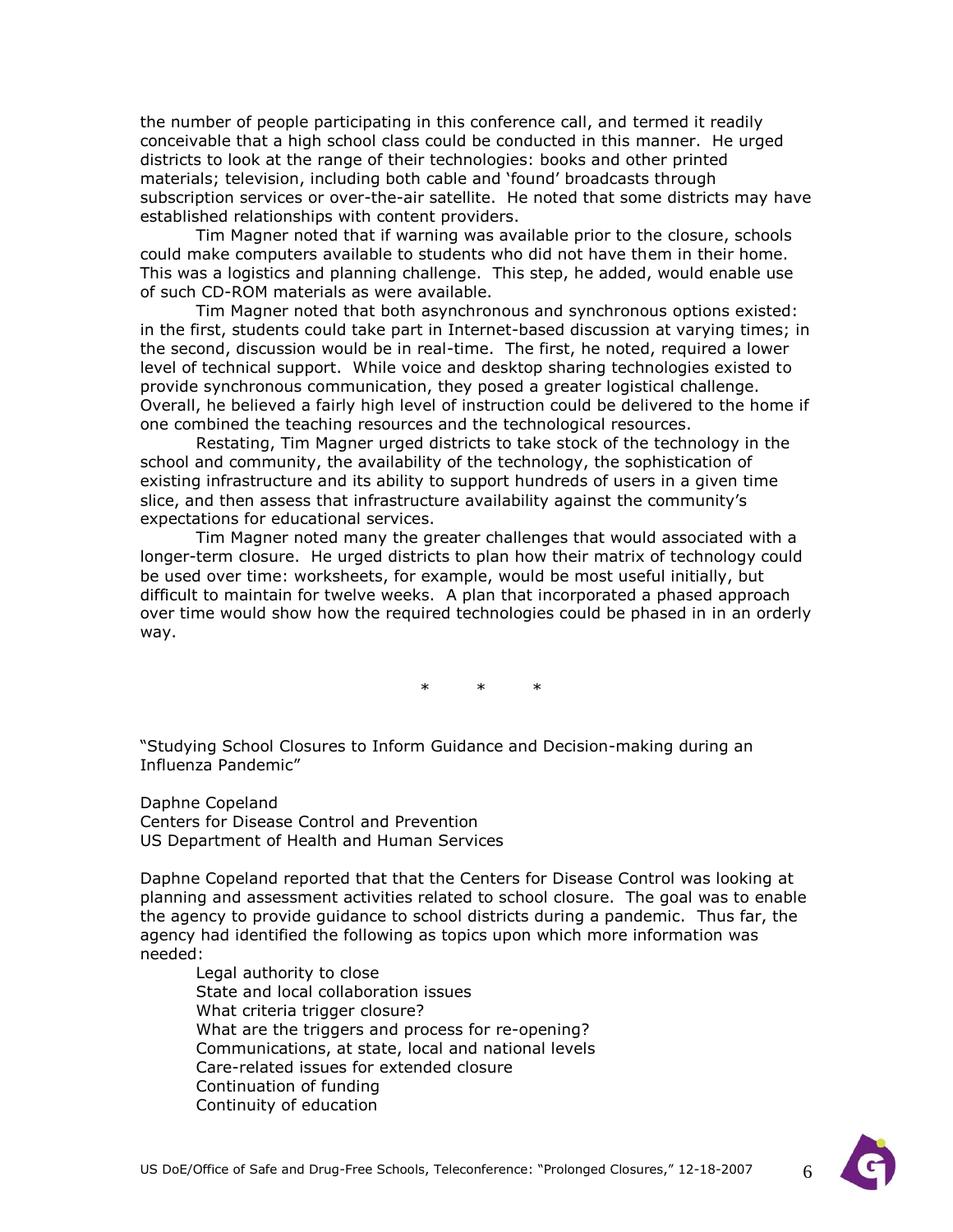Social distancing Child care facilities

Daphne Copeland invited those participating to identify additional topics for assessment. She noted that CDC would conduct six reviews in the coming year to explore issues surrounding closure; efforts were also being made to determine what could be learned from the California wildfire experience.

\* \* \*

―Case Study: San Diego County's Experience with School Closure During 2007 Wildfires"

Jess Martinez Jim Esterbrooks San Diego County [California] Office of Education

Jess Martinez introduced himself as a program coordinator for readiness and the emergency management of schools in San Diego. He reported that much had been learned from the recent wildfires. He recommended that districts have a mass notification system in place at the school district level, so that schools are able to notify parents in all circumstances. Martinez said 52 percent of the county school districts had such systems. The system was used on the first day of the fires, when it was not yet clear what closures would occur. Once the week-long closure had been ordered, the mass system was highly useful in informing households of what work students could undertake and complete at home. Messages could be personalized by a specific teacher to his/her students. Martinez noted that the school district website proved useful in keeping parents informed with daily updates on closure status and expectations.

Jim Esterbrooks noted that the San Diego County Office of Education was a service organization, providing a range of services to 43 separate LEAs, each of which had its own superintendent and school board. Overall, the county had 700 schools and 500,000 students. Districts ranged in size from San Diego, with 140,000 students, down to tiny districts with several hundred students; there was also a wide range of economic and ethnic diversity.

Commenting on emergency communications, Esterbrooks commented on one district of 32,000 students that was right in the path of the fire put out more than 700,000 automated voice messages, which proved invaluable. He called attention to the role played by the county's cable television [ITV]. San Diego County, he said, had over 800,000 homes with cable. Esterbrooks said the county's educational website had been particularly valuable. All districts were asked to submit their best resources; he noted that the San Diego schools had particularly good resources. These, combined with what was already in hand, permitted presentation of subjectby-subject, grade-by-grade materials. He credited the San Diego district with a very rapid response: the district's executive director of curriculum requested that materials be delivered "now" – sixty minutes later they were in hand; thirty minutes thereafter they were on line.

Esterbrooks said the website, in addition to presenting education resources, provided information on reimbursement; reopening; reverse 911 cell phone protocols; guidelines for temporarily displaced students; local utility company rolling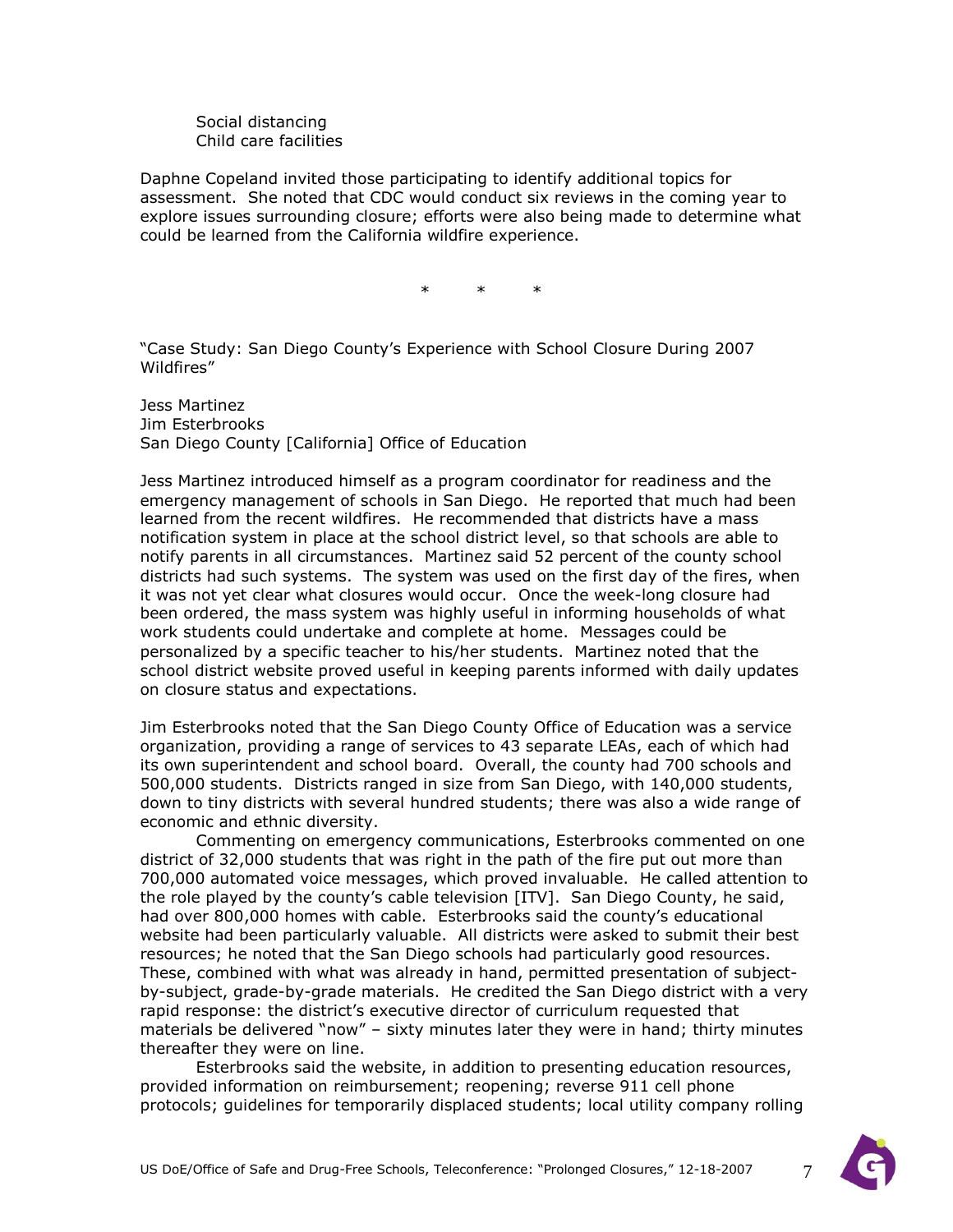blackout schedules, and other topics. He regarded the education resources as the most valuable; these, he said, were translated into Spanish wherever possible. In addition, the website presented mental health assistance, e.g. advising parents how they could talk with their children if they watched news broadcasts about the fire. Jim Esterbrooks noted that, when working with the news media, it was crucial to repeat the most important points; there was a continuing turnover in media personnel and those coming on-shift would not know what had been said earlier.

\* \* \*

Dana Cara thanked the presenters, and presented questions that had been emailed in.

#### *QUESTIONS:*

Question #1: How can the needs of students who are dependent on school meals be addressed during a prolonged closure?

Dana Carr noted that information on that subject is available at the [www.fns.usda.gov](http://www.fns.usda.gov/) website, under the heading 'Disaster Assistance: Pandemic Planning.'

Question #2: How will prolonged school closure affect school funding formulas and payment to employees?

Dana Carr expressed regret that James Hodge had been unable to remain for the question period. She noted that funding issues varied by state. Her own understanding was that staff would be paid if they were engaged in providing continuity of education services. She identified this as an issue that needed to be addressed with teacher and staff unions ahead of any closure.

Jim Esterbrooks said teachers in San Diego County were paid for the entire week that wildfires forced closure; he noted that no arrangement for this had been made in advance. The state superintendent had provided assurances that the county school would receive full funding; the assurance that employees would be paid, he noted, made it possible for the district to ask more of them during the emergency.

Question #3: Which offices in the school district have responsibility for emergency operations preparedness?

Tim Manager said district-level coordination was required. The chief technology officer held primary responsibility for the technology aspects of continuing education during a closure. Technology planning was part of overall planning: clarity was needed as to which office was responsible for what; further, the chain of command needed to be clear. Jess Martinez said that, having visited many school districts, he believed that a greater redundancy in personnel was essential: too often, he said, a single overworked individual had been given considerable responsibility but little actual authority. He contrasted this was districts where the assistant superintendent for business held the main responsibility, but had two or three other individuals to

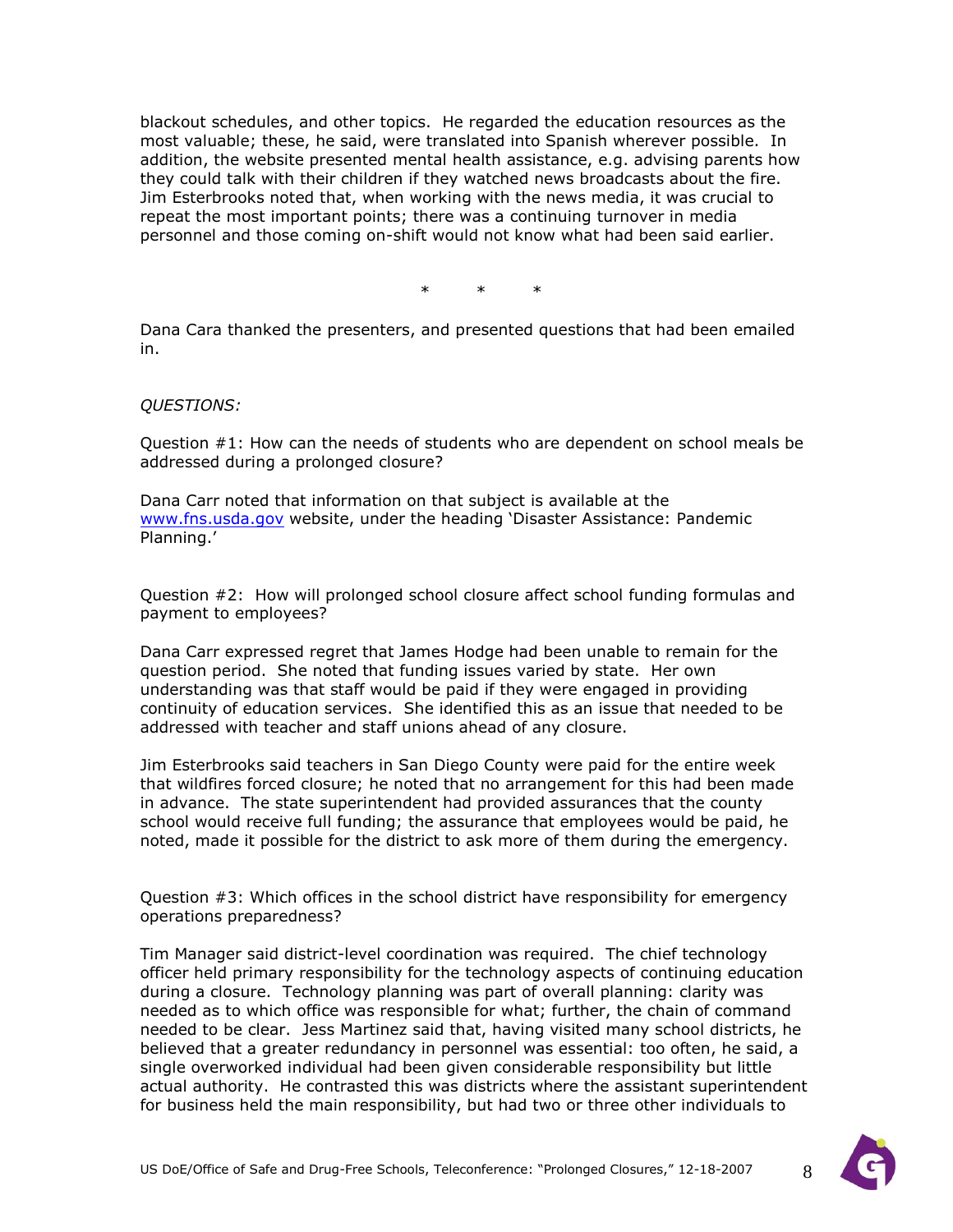help carry the load. If the entire task was given to one person, work would proceed only as rapidly as the other tasks in their job description permitted. If, however, three or more people shared the task, something would always be moving forward: these individual could provide mutual support and help maintain accountability. He thought it was unwise to assign to entire task to one individual and then just hope that everything would happen smoothly when an emergency occurred.

Question #4: Can educational continuity be maintained in an emergency when people are more immediately concerned with staying alive?

Jim Esterbrooks responded that while people looked first to their personal safety, once families were evacuated, the education of their children became a top priority. He believed that maintaining a sense of continuity in education was very important to a family's own sense of normalcy.

Jess Martinez noted that extensive and extended school closings have not occurred in at least a generation. If a pandemic closed schools, social isolation will be very high: people will not be going to shopping malls or football games. Family isolation will be a major concern. Schools, he said, are a community's bedrock: connection to schools is important not only for education, but also as a community connection.

Question #5: Was any specific advice available on how to adjust IEPs?

Laura Duos commented that in the event of a two-month or longer closure, IEP teams should attempt to confer by telephone on what services can be provided by telephone. Parents should be informed of what they can do; parents' role as a motivator should not be underestimated. General advice was difficult to give, as advice needed to be child-specific.

Question #6: What requests for technical assistance did you get?

Jess Martinez noted receipt of many letters from parents expressing gratitude for the school district's effort to maintain communication with parents through mass notifications and the website.

Question #7: What specific software was recommended to continue K-12 activities during a closure?

Tim Magner noted he was not allowed to urge purchase of specific software applications; a great deal of software was available, both administrative and instructional. He urged districts to step back from their current range of services and determine which technologies best permitted the delivery of those services. No `silver bullet' solution existed; however, the technology a district already had may allow it to deliver instructional information to students via a website, and then have students discuss that information through a conference call. Further, he suggested that any district contemplating a distance learning initiative consider how that system might be used during a prolonged closure. Those considerations could be built into the RFP [Request for Proposals] process for the system.